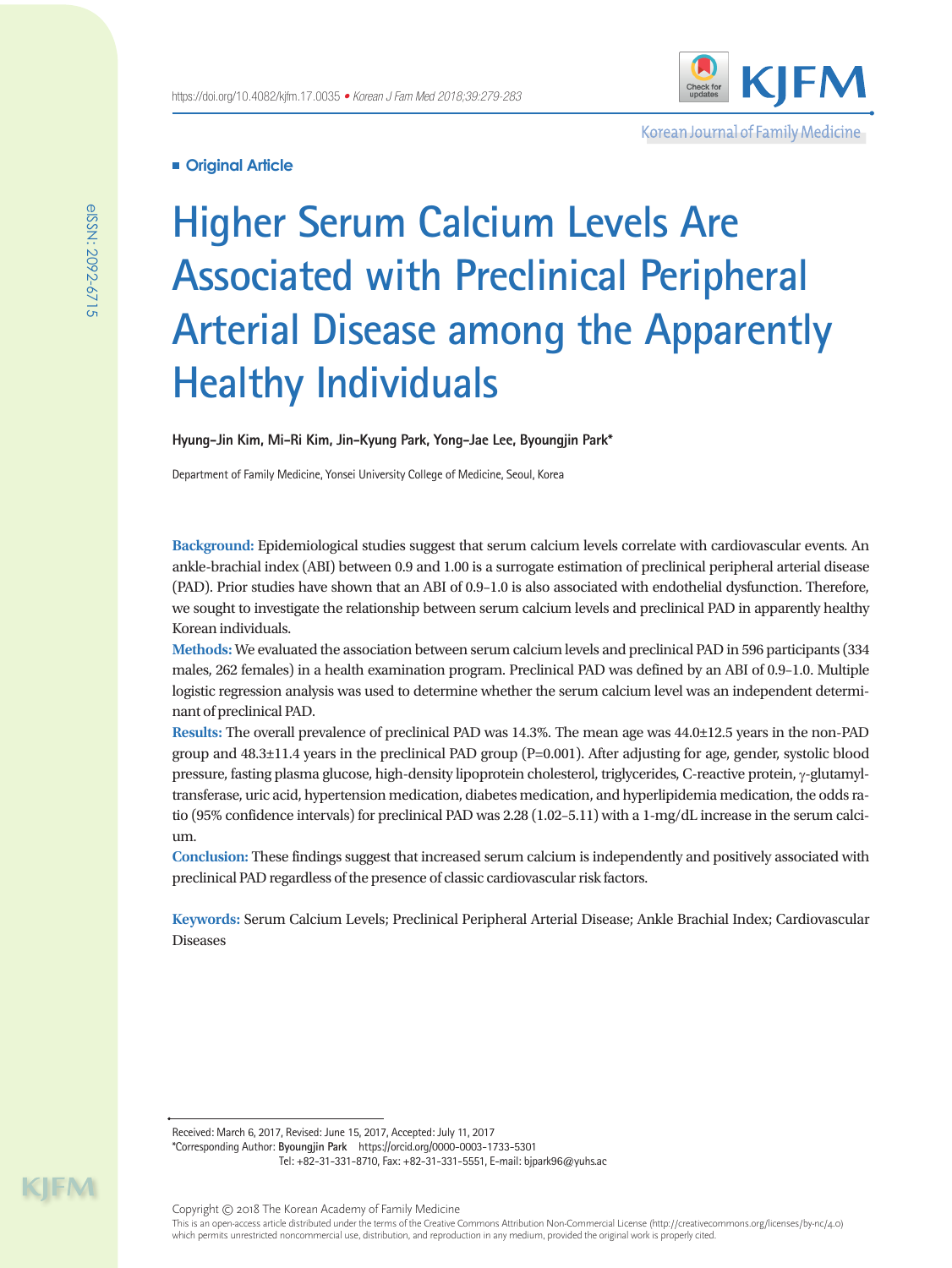## **INTRODUCTION**

Calcium is a pervasive divalent cation that is involved in blood coagulation, skeletal mineralization, muscle withdrawal, and nerve sensitivity. It is finely managed by the balance of calcitonin and parathyroid hormone (PTH).<sup>1,2)</sup> Epidemiological data over time suggest that serum calcium levels are associated with cardiovascular events.<sup>1)</sup> Calcium supplementation is thought to be beneficial for bone health in children, young adults, the elderly, and menopausal females. However, there is also a concern regarding the possible relationship between serum calcium and incident cardiovascular illness.1) Elevated serum calcium may have an early effect on cardiovascular morbidity through its effects on arterial stiffness.<sup>3)</sup> Several mechanisms may explain calcium's effects on cardiovascular morbidity. An increased serum calcium level affects pyrophosphate, which is an important inhibitor of tissue calcification, by binding to the calcium-sensing receptor and altering endothelial function. In addition, elevated serum calcium levels can influence blood coagulation, thereby increasing the rates of cardiovascular events and mortality.<sup>3)</sup>

The ankle-brachial index (ABI) is a simple, noninvasive clinical test that is not only useful in the diagnosis of peripheral arterial disease (PAD) but also in yielding important prognostic information about future cardiovascular events.<sup>4-9)</sup> Measuring the ABI involves recording the systolic pressures in the brachial artery at each elbow, in the posterior tibial artery, and in the dorsalis pedis arteries at each ankle.<sup>4,9,10</sup>) The ratio of the ankle systolic pressure to the higher brachial pressure can then be ascertained.4,10-12) The ABI is calculated for each leg separately, and the lower of the two values is considered the result.<sup>9,12)</sup> PAD is diagnosed by an ABI of ≤0.9 and graded as mild to moderate if the ABI is between 0.4 and 0.9 and severe if <0.40. $5-7,10$  An ABI value >1.4 is also considered abnormal and suggestive of non-compressible ves $sels.<sup>5-7,10</sup>$ 

Previous studies have found ABIs of 0.9–1.00 to be associated with endothelial dysfunction.<sup>5)</sup> The association between serum calcium level and borderline ABI (as a surrogate marker of preclinical PAD) is poorly understood. Therefore, we sought to investigate the relationship between serum calcium level and preclinical PAD, as defined by an ABI of 0.9–1.0, in apparently healthy Korean individuals.

## **METHODS**

### **1. Study Population**

We reviewed the medical records of 728 individuals (416 men, 312 women) who voluntarily underwent a medical examination at a health promotion center in the tertiary university hospital between March 2006 and May 2007. Individuals were excluded if they met any of the following criteria (n=45): missing covariate information, ABI <0.9 or >1.4, or C-reactive protein >3.0. Ultimately, 596 participants (334 males, 262 females) were included in the final analysis. This study was approved by the Institutional Review Board of the medical institutions (IRB approval no., 3-2017-0201). Informed consent was obtained from each participant.

#### **2. Data Collection**

The medical staff performed every examination according to the same procedures. Participants were asked about their lifestyle (including cigarette smoking, alcohol consumption), physical activity (more or less than two times per week), and whether or not they were currently being treated for any disease. If the patients were currently being treated for a specific condition, they were asked for the date of diagnosis and a list of their current medications. Trained staff reviewed the completed questionnaires and entered the responses into a database. Participants were also categorized into non-drinkers, abstainers (<140 g/ wk of alcohol), or current drinkers (≥140 g/wk of alcohol). Body weight and height were measured in light indoor clothing (without shoes) to the nearest 0.1 kg and 0.1 cm, respectively. Body mass index (BMI) was calculated as the weight divided by the height squared ( $\text{kg/m}^2$ ).

Blood samples were drawn from an antecubital vein after a 12-hour overnight fast. Fasting plasma glucose, high-density lipoprotein (HDL) cholesterol, triglycerides, C-reactive protein,  $\gamma$ -glutamyltransferase (GGT), and uric acid were measured using a Hitachi 7600-110 Chemistry system Autoanalyzer (Hitachi, Tokyo, Japan). Blood pressure was measured using an automated device (TM-2665; A&D Co. Ltd., Tokyo, Japan) with the participant in a seated position after five minutes of rest. Diabetes was defined as a self-reported history or by a fasting plasma glucose level ≥126 mg/dL. Hypertension was defined as a selfreported history, systolic blood pressure ≥140 mm Hg, or diastolic blood pressure ≥90 mm Hg.

#### **3. Ankle-Brachial Index Acquisition**

An automated oscillometric device (Form PWV/ABI; BP-203PRE II Instrument Omron Colin Co., Komaki, Japan) was used to calculate ABI by simultaneously measuring the systolic pressures at bilateral brachial and ankle arteries. With the subject in the supine position, systolic blood pressures were measured at the brachial arteries and in both the dorsalis pedis and posterior tibial arteries of the lower extremities. $4,10,12$ The ABI was calculated separately for each leg by dividing the higher of the two ankle systolic pressures by the higher of the two brachial systolic pressures.<sup>4,10)</sup> According to the definition from the American Heart Association scientific statement, the ABI is the ratio of the systolic blood pressure measured at the ankle to that at the brachial artery.10,12)

#### **4. Statistical Analyses**

The demographic and biochemical characteristics of the study population according to preclinical PAD were compared using independent two-sample t-tests for continuous variables and the chi-square test for categorical variables. A multiple logistic regression analysis was performed to determine whether the serum calcium level is an independent determinant of preclinical PAD. All analyses were conducted using the SAS statistical software ver. 9.1 (SAS Institute Inc., Cary, NC, USA). All statistical tests were two-sided. Statistical significance was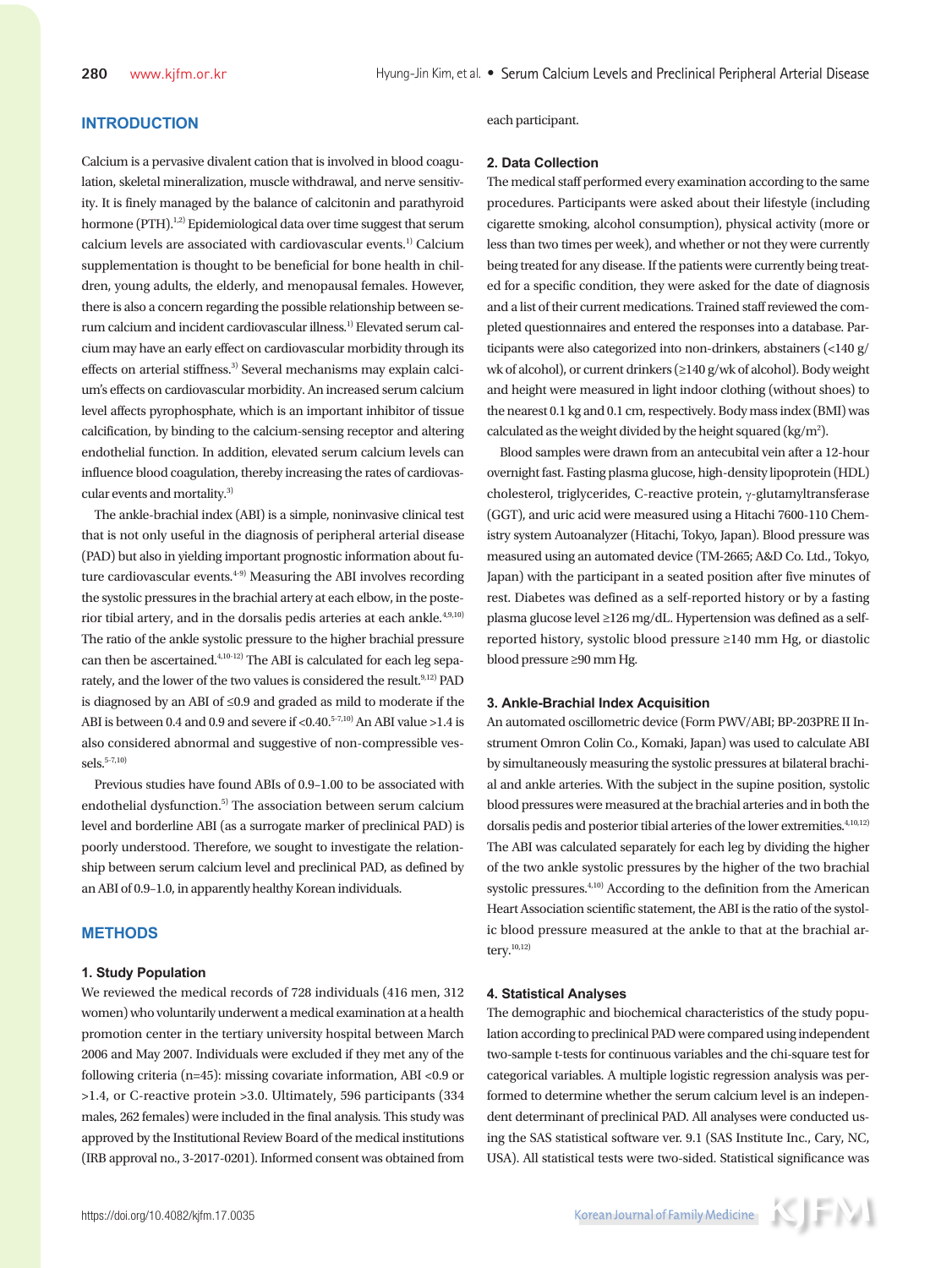determined by a P-value <0.05.

## **RESULTS**

Table 1 shows the general characteristics of the study population (n=596). The overall prevalence of preclinical PAD was 14.3%. The mean age was 44.0±12.5 years in the non-PAD group and 48.3±11.4 years in the preclinical PAD group (P=0.001). The mean BMI ( $\text{kg/m}^2$ ) was 23.8±2.9 in the control group and 23.5±2.9 in the preclinical PAD group (P=0.404). Fasting plasma glucose and C-reactive protein levels were higher in the preclinical PAD group than in the control group, although these differences were not statistically significant.

Figure 1 shows the unadjusted spline curve between serum calcium levels and preclinical PAD. The probability of preclinical PAD gradually increased according to serum calcium. Figure 2 shows the spline curve between serum calcium levels and preclinical peripheral arterial disease after adjusting for the same variables on Table 2, and the results

showed that the logarithm of odds ratio for ABI lower than 1.0 tends to be increasing according to serum calcium level.

Table 2 shows the risk of preclinical PAD according to changes in the serum calcium levels. After adjusting for age, gender, systolic blood pressure, fasting plasma glucose, HDL cholesterol, triglycerides, C-reactive protein, GGT, uric acid, hypertension medication, diabetes medication, and hyperlipidemia medication the odds ratio (95% CIs) of preclinical PAD was 2.28 (1.02–5.11) with a 1-mg/dL increase in the calcium level (P=0.046). In addition, the odds ratio (95% confidence intervals) for a history of hyperlipidemia medication for preclinical PAD was 3.67 (1.33-10.14; P=0.012).

### **DISCUSSION**

In this population based, cross-sectional study, there was a positive association between higher serum calcium levels and preclinical PAD (independent of classic cardiovascular risk factors). Preclinical PAD

Table 1. Characteristics of the study population

| Characteristic                               | Total $(n=596)$ | Control $(n=511)$ | Preclinical peripheral arterial<br>disease $(n=85)$ | P-value |
|----------------------------------------------|-----------------|-------------------|-----------------------------------------------------|---------|
| Age $(y)$                                    | $47.7 + 11.6$   | $44.0 + 12.5$     | $48.3 \pm 11.4$                                     | 0.001   |
| Body mass index (kg/m <sup>2</sup> )         | $23.7 + 2.9$    | $23.8 + 2.9$      | $23.5 + 2.9$                                        | 0.404   |
| Current smoker                               | 22.2            | 23.7              | 12.9                                                | 0.027   |
| Alcohol consumption                          | 71.5            | 71.6              | 70.6                                                | 0.845   |
| Regular exercise                             | 59.1            | 57.1              | 70.6                                                | 0.020   |
| Systolic blood pressure (mm Hq)              | $119.5 + 15.3$  | $120.0 + 15.7$    | $116.8 + 12.6$                                      | 0.077   |
| Fasting plasma glucose (mg/dL)               | $96.1 \pm 18.4$ | $96.0 \pm 15.4$   | $96.7 \pm 15.4$                                     | 0.840   |
| Triglyceride (mg/dL)                         | $112.7 + 94.0$  | $114.1 \pm 97.1$  | $104.0 \pm 72.2$                                    | 0.966   |
| High-density lipoprotein cholesterol (mg/dL) | $48.1 \pm 12.6$ | $48.1 + 12.5$     | $48.2 + 13.2$                                       | 0.965   |
| C-reactive protein (mq/L)                    | $0.6 + 0.6$     | $0.6 + 0.6$       | $0.7 + 0.7$                                         | 0.347   |
| $\gamma$ -Glutamyltransferase (U/L)          | $24.3 \pm 15.9$ | $24.8 \pm 16.2$   | $21.1 + 13.7$                                       | 0.045   |
| Uric acid (mg/dL)                            | $5.2 \pm 1.4$   | $5.2 \pm 1.4$     | $4.9 + 1.4$                                         | 0.070   |
| Hypertension                                 | 12.3            | 12.5              | 10.6                                                | 0.614   |
| <b>Diabetes</b>                              | 4.2             | 4.5               | 2.4                                                 | 0.360   |

Values are presented as mean±standard deviation or %.



Figure 1. Unadjusted spline curve between serum calcium levels and preclinical peripheral arterial disease.



Figure 2. Adjusted spline curve between serum calcium levels and preclinical peripheral arterial disease.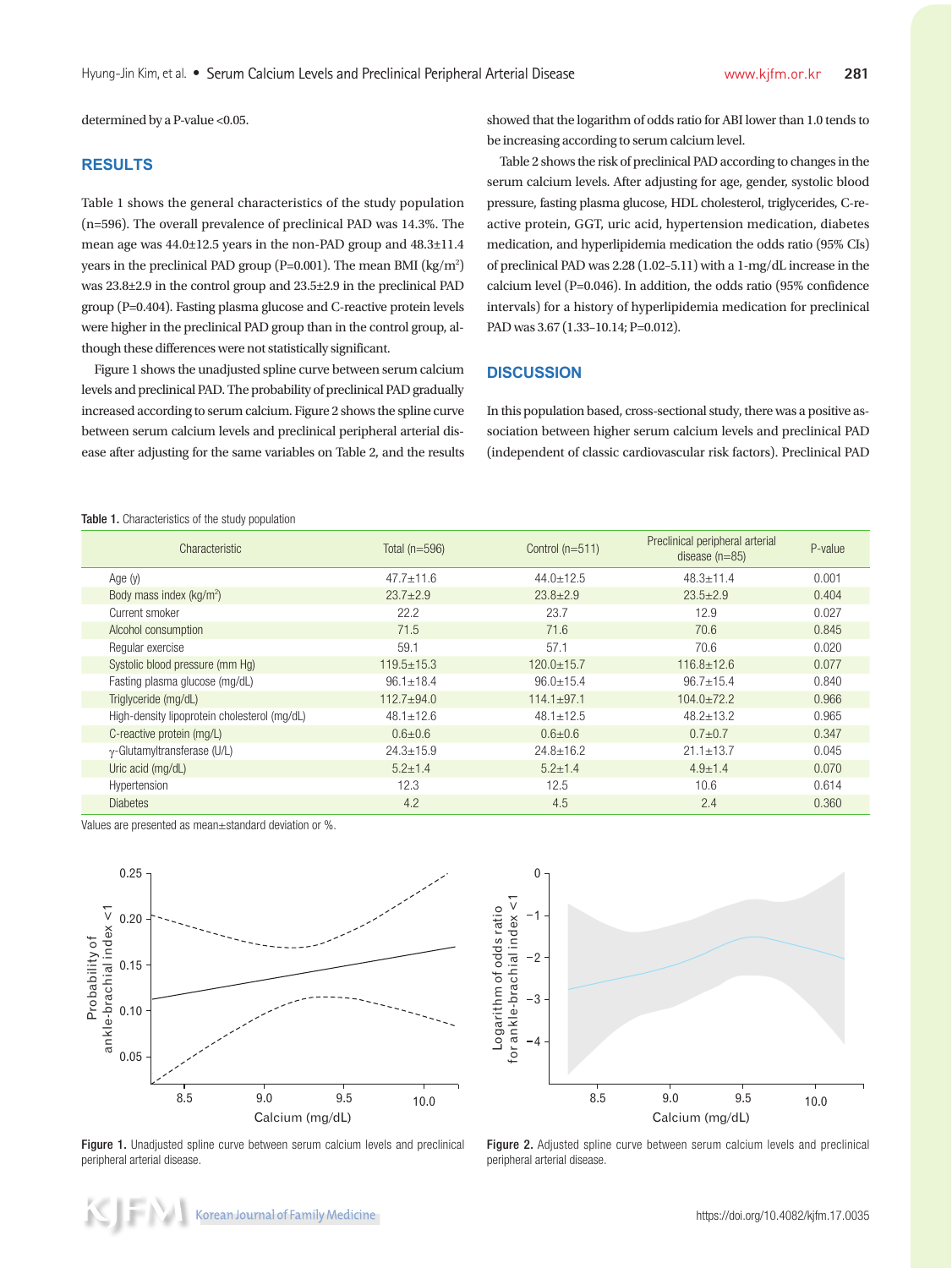Table 2. Odds ratios and 95% confidence intervals for preclinical peripheral arterial disease

| Variable                                              | Odds ratio (95%<br>confidence interval) | $P-value*$ |
|-------------------------------------------------------|-----------------------------------------|------------|
| Age $(v)$                                             | $0.97(0.94 - 0.99)$                     | 0.006      |
| Gender (female or male)                               | $0.92(0.42 - 2.01)$                     | 0.837      |
| Body mass index (kg/m <sup>2</sup> )                  | $1.05(0.95 - 1.17)$                     | 0.330      |
| Current smoking (yes or not)                          | $0.49(0.20 - 1.18)$                     | 0.111      |
| Alcohol consumption $(\geq 140 \text{ q/wk or less})$ | $0.94(0.52 - 1.71)$                     | 0.839      |
| Regular exercise ( $\geq$ twice/wk or less)           | $1.54(0.88 - 2.70)$                     | 0.127      |
| Systolic blood pressure (mm Hg)                       | $0.99(0.97 - 1.01)$                     | 0.195      |
| Fasting plasma glucose (mg/dL)                        | $1.01(1.00 - 1.02)$                     | 0.175      |
| Triglycerides (mg/dL)                                 | $1.00(1.00 - 1.00)$                     | 0.412      |
| High-density lipoprotein cholesterol (mg/dL)          | $0.99(0.97 - 1.02)$                     | 0.562      |
| C-reactive protein (mg/L)                             | $1.29(0.97 - 1.71)$                     | 0.081      |
| $\gamma$ -Glutamyltransferase (U/L)                   | $0.98(0.96 - 1.00)$                     | 0.087      |
| Uric acid (mg/dL)                                     | $0.91(0.72 - 1.16)$                     | 0.456      |
| Hypertension medication (yes or no)                   | $1.15(0.46 - 2.87)$                     | 0.770      |
| Diabetes medication (yes or no)                       | $0.52(0.10 - 2.68)$                     | 0.433      |
| Hyperlipidemia medication (yes or no)                 | $3.67(1.33 - 10.14)$                    | 0.012      |
| Calcium (mg/dL)                                       | $2.28(1.02 - 5.11)$                     | 0.046      |

\*By multiple regression analysis.

was defined as an ABI of 0.9–1.0. An ABI in this range has also been correlated to endothelial dysfunction, which is the initial step in the pathogenesis of atherosclerosis.5) Although the endothelium is only a single layer of simple cells, it performs numerous critical homeostatic functions<sup>13)</sup> and is the target of vascular inflammation and thrombosis. It is also the main site of atherosclerosis and its clinical ramifications, including myocardial infarction and stroke. $^{13)}$  In the presence of cardiovascular risk factors, including hypercholesterolemia, hypertension, diabetes, and smoking, the endothelium has decreased nitro oxide accessibility. Ultimately, this change damages the endothelium and its ability to vasodilate.<sup>5,13)</sup> Such endothelial dysfunction increases the risk of major cardiovascular morbidity.13)

To prevent cardiovascular events, it is clinically imperative that the treatment of atherosclerosis be properly researched before progression to advanced atherosclerosis with gravely injured vessels.<sup>10,14)</sup> Certain mechanisms may explain the significant relationship between serum calcium levels and cardiovascular diseases.3) Accumulating evidence demonstrates that higher serum calcium levels are associated with increased risk of cardiovascular events. For example, there is increased carotid artery plaque thickness and abdominal aortic calcification in individuals with elevated calcium levels, suggesting that calcium directly affects the vessel walls.3) Arterial stiffness is also known to be associated with cardiovascular disease.<sup>15)</sup> Another possible mechanism is through the binding of calcium with pyrophosphate, which is an important inhibitor of tissue calcification. In the context of excess serum calcium, there is reduced pyrophosphate, and subsequently there may be more tissue calcification.<sup>1,2,16)</sup>

PTH levels are also implicated in the relationship between serum calcium levels and cardiovascular disease. PTH inhibits arteriosclerotic Wnt/b-catenin signaling in vascular smooth muscle cells. However, elevated serum calcium levels reduce the PTH level and thereby influence vascular wall function.3,17)

Prior studies have demonstrated a noteworthy and straightforward relationship between serum calcium level and lipids. In addition, estrogens are thought to neutralize the ominous impact of serum calcium on lipid metabolism. Likewise, serum calcium supplementation may contribute to increased serum cholesterol by diminishing hepatic catabolism in cases of estrogen deficiency. Ordinarily, estrogen activates the low-density lipoprotein cholesterol receptor and therefore enhances both cholesterol catabolism and lipid synthesis. In contrast, calcium decreases cholesterol catabolism and stimulates lipid synthesis. Hence, a combination of calcium supplementation and an absence of estrogens may impair the lipid profile and increase cardiovascular risk.<sup>2)</sup>

Our study has several limitations. First, the research population may not adequately represent the general Korean population given that the participants were otherwise healthy volunteers. We found that age is not related to the diagnosis of preclinical PAD. Moreover, since we conducted our research on healthy adults, unknown genetic factors could have influenced our results. Second, this study is a cross-sectional study, suggesting that caution should be used in causal and temporal interpretations. Additional studies in extensive, prospective investigations over an extended period of time are warranted. Third, PTH and vitamin D were not measured at the beginning of this study. Additional prospective studies in a large patient population are needed to substantiate these findings. Lastly, in the present study, as the serum calcium increases the probability of ABI lower than 1.0 tended to be stabilized in the adjusted spline curve. Relatively small numbers of participants with serum calcium level >9.5 mg/dL were included in the study population.

In conclusion, our findings demonstrate that increased serum calcium levels are independently and positively associated with preclinical PAD irrespective of classical cardiovascular risk factors in apparently healthy Korean adults.

## **CONFLICT OF INTEREST**

No potential conflict of interest relevant to this article was reported.

#### **REFERENCES**

- 1. Bianchi K, Rimessi A, Prandini A, Szabadkai G, Rizzuto R. Calcium and mitochondria: mechanisms and functions of a troubled relationship. Biochim Biophys Acta 2004;1742:119-31.
- 2. Gallo L, Faniello MC, Canino G, Tripolino C, Gnasso A, Cuda G, et al. Serum calcium increase correlates with worsening of lipid profile: an observational study on a large cohort from South Italy. Medicine (Baltimore) 2016;95:e2774.
- 3. Reid IR, Bolland MJ, Avenell A, Grey A. Cardiovascular effects of calcium supplementation. Osteoporos Int 2011;22:1649-58.
- 4. WOCN Clinical Practice Wound Subcommittee. Ankle Brachial Index: quick reference guide for clinicians. J Wound Ostomy Continence